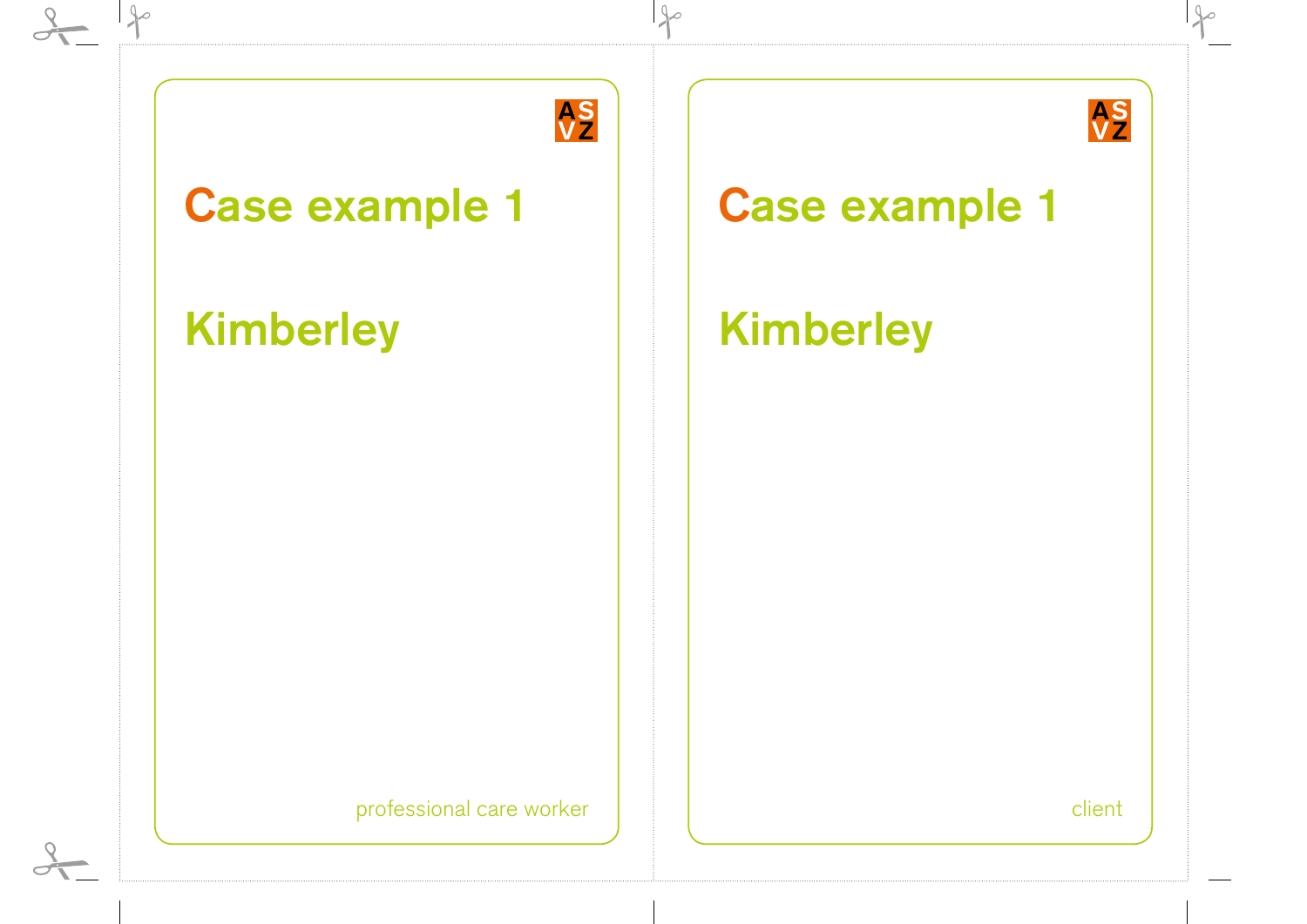

# Kimberley

 $90$ 

### General description

Kimberley is 15 years old. She is in vocational training and does not yet know what she wants to do when she finishes with school.

Kimberley still lives with her parents. She has a 21-year-old boyfriend who is a groundskeeper. Kimberley loves children.

#### Role of the client

You do not yet know what you will do when you finish with school.

You would like to do something with children. Would a degree course that prepares you to work with children be an option? Perhaps you would also like to have your own child.

You will have a meeting with your professional care worker in a little while. Together the two of you are going to make a plan for the future. What would your ideal future look like?

## Case example 1



# Kimberley

#### General description

Kimberley is 15 years old. She is in special education and does not yet know what she wants to do when she finishes with school. Kimberley still lives with her parents. She has a 21-year-old boyfriend who is a groundskeeper. Kimberley loves children.

#### Role of the professional care worker

You are Kimberley's professional care worker. Today you have an appointment to discuss her future. Think about which topics should be addressed if you and Kimberley want to make a plan for her future.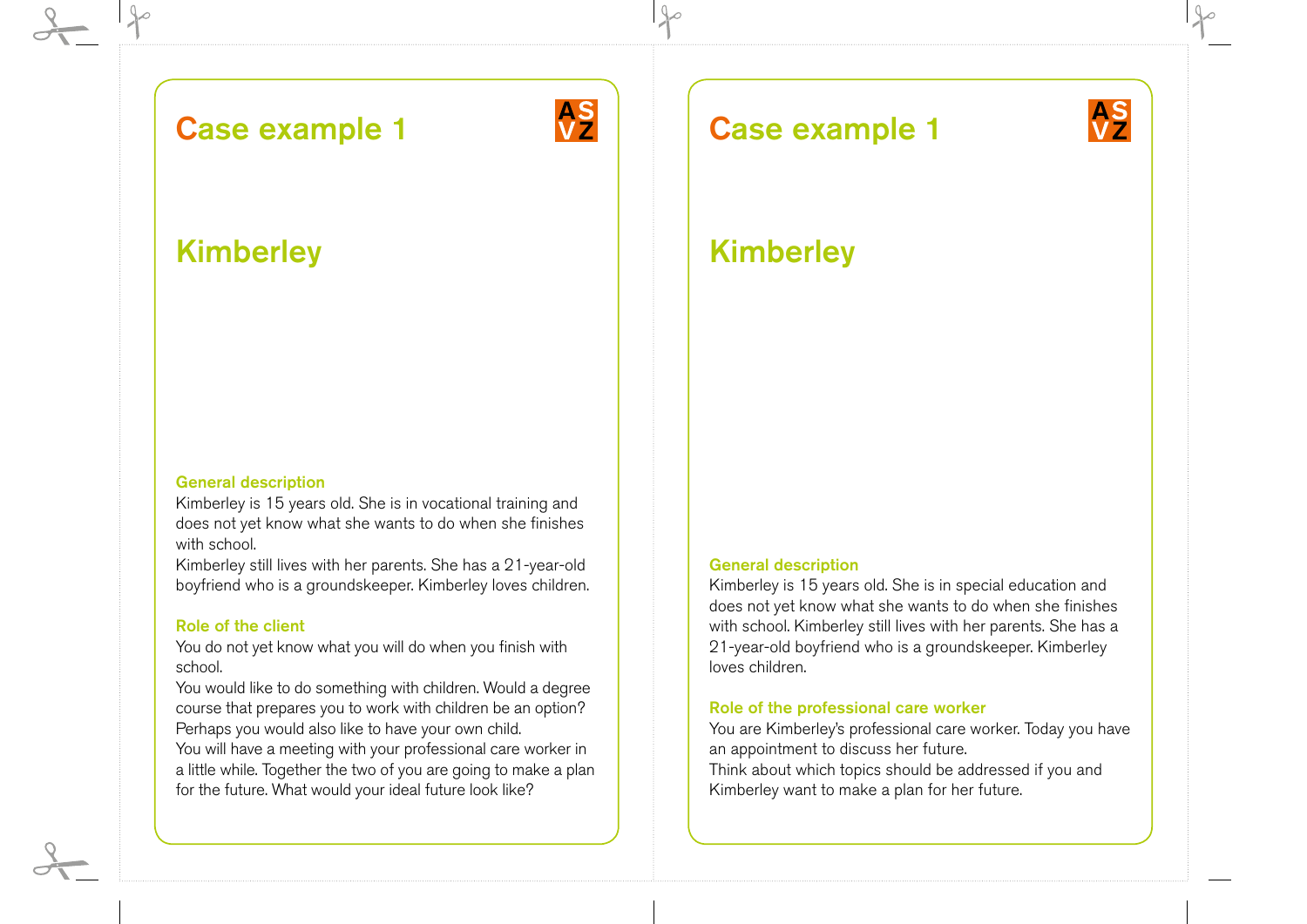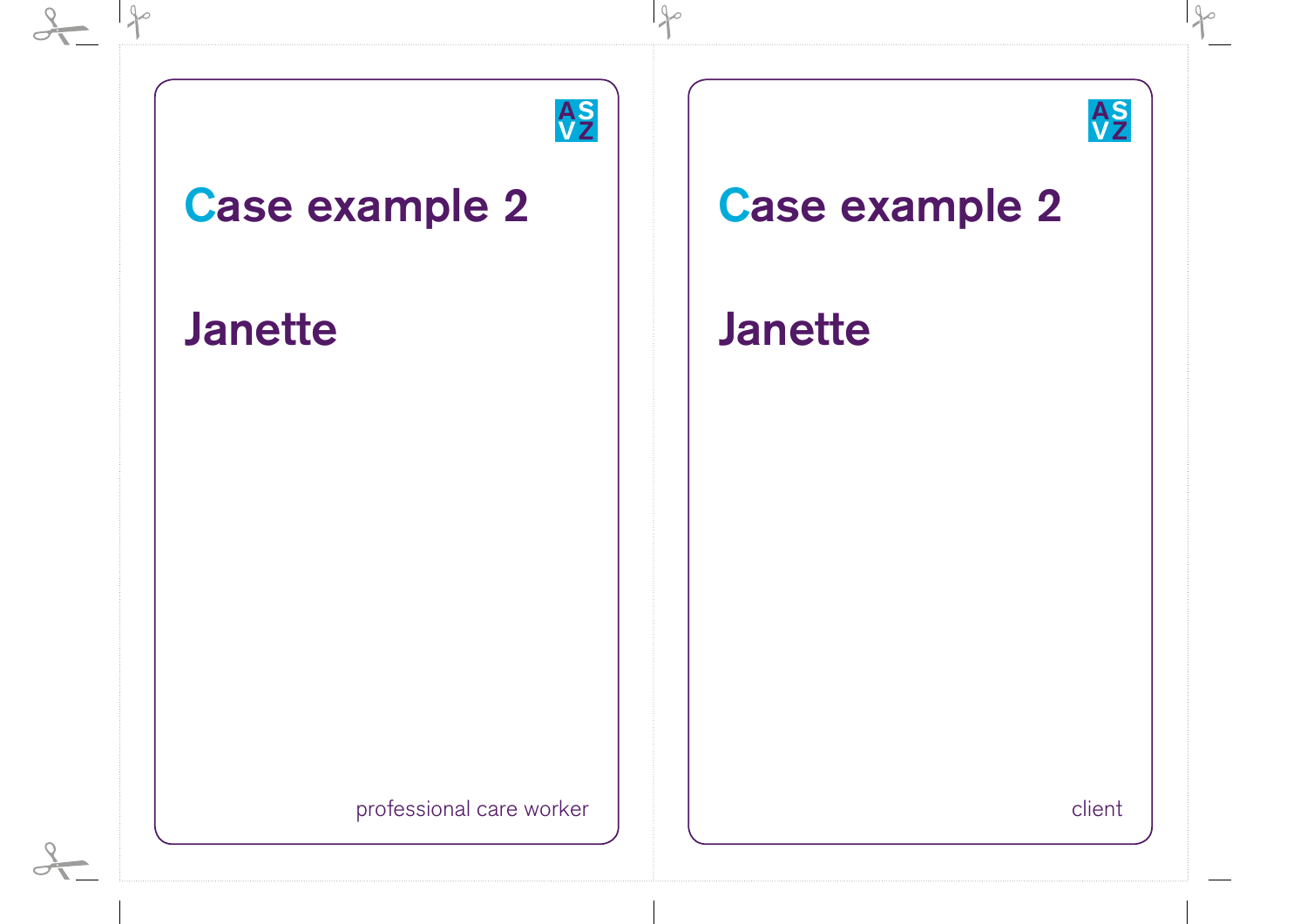

# **Janette**

### General description

Janette is a 26-year-old woman with a mild intellectual disability. She lives alone and receives three hours of supportive care per week. She does not have a partner and works in a sheltered workplace.

Janette is able to maintain her home independently. Her professional care worker has tried to teach her how to cook, but that has been unsuccessful. She now eats already prepared convenience foods almost exclusively. Janette has a sister with three children. She sometimes babysits for her sister. She goes to the clubhouse around the corner every day of the weekend. She line dances and is very fanatic about it.

### Role of the client

You are absolutely crazy for your sister's children. She has six-month-old twins and a three-year-old toddler. You were there this week.

You think that your sister really likes it when you go there to help her.

She often says that you do everything very well. Now you also want your own child.

Your professional care worker is coming by today. During your discussion, you try to express for the first time that you want to have a child.

## Case example 2



# **Janette**

### General description

Janette is a 26-year-old woman with a mild intellectual disability. She lives alone and receives three hours of supportive care per week. She does not have a partner and works in a sheltered workplace. Janette is able to maintain her home independently. Her professional care worker has tried to teach her how to cook, but that has been unsuccessful. She now eats already prepared convenience foods almost exclusively. Janette has a sister with three children. She sometimes

babysits for her sister. She goes to the clubhouse around the corner every day in the weekend. She line dances and is very fanatic about it.

### Role of the professional care worker

You are Janette's regular professional care worker. During your weekly house visit at Janette's, as usual, she talks about how she is doing and how things are at the moment. Of course, you also ask about the kinds of things she did during the past week.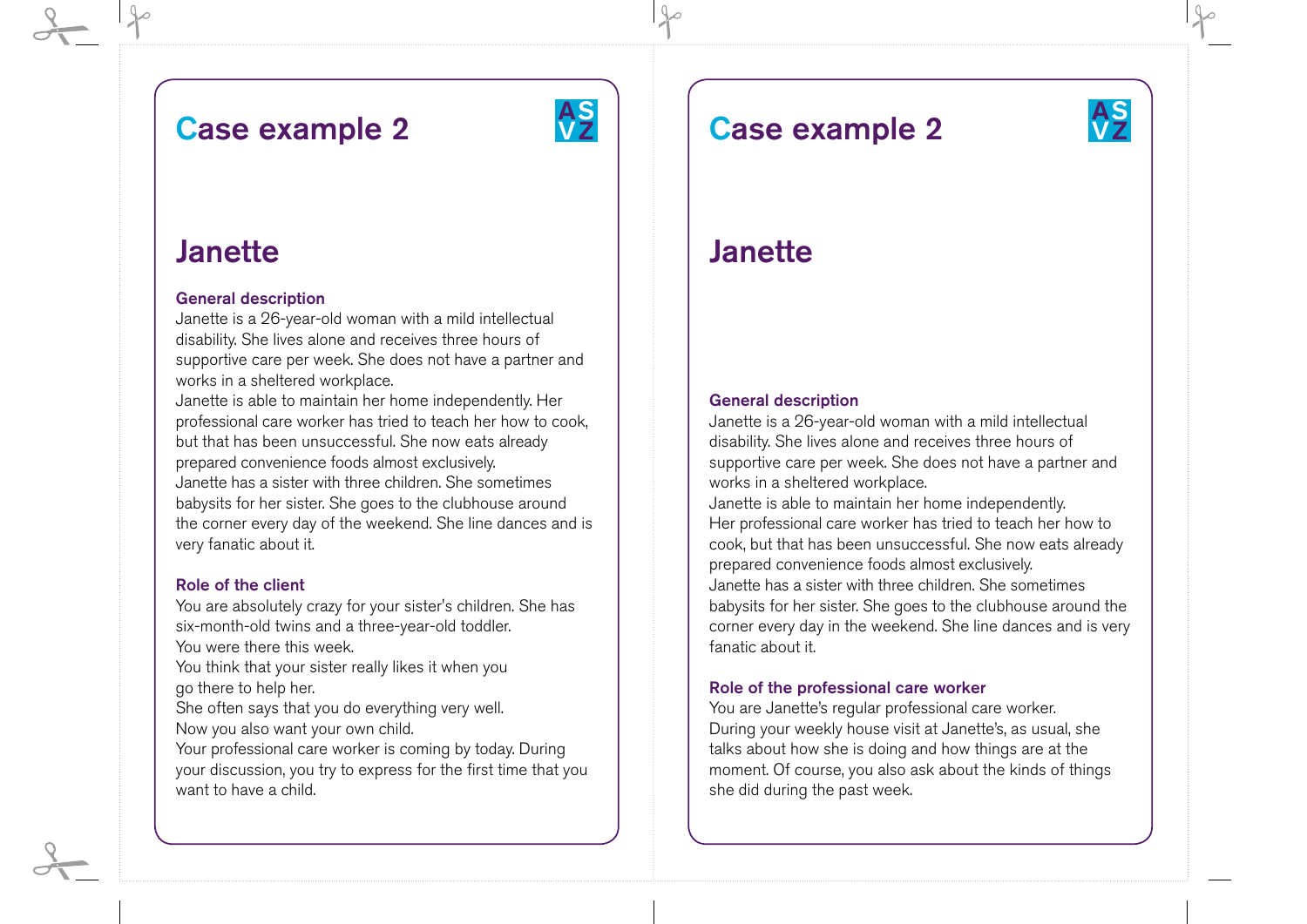

 $\overline{Q}$ 

client

 $\mathbb{Q}_{\infty}$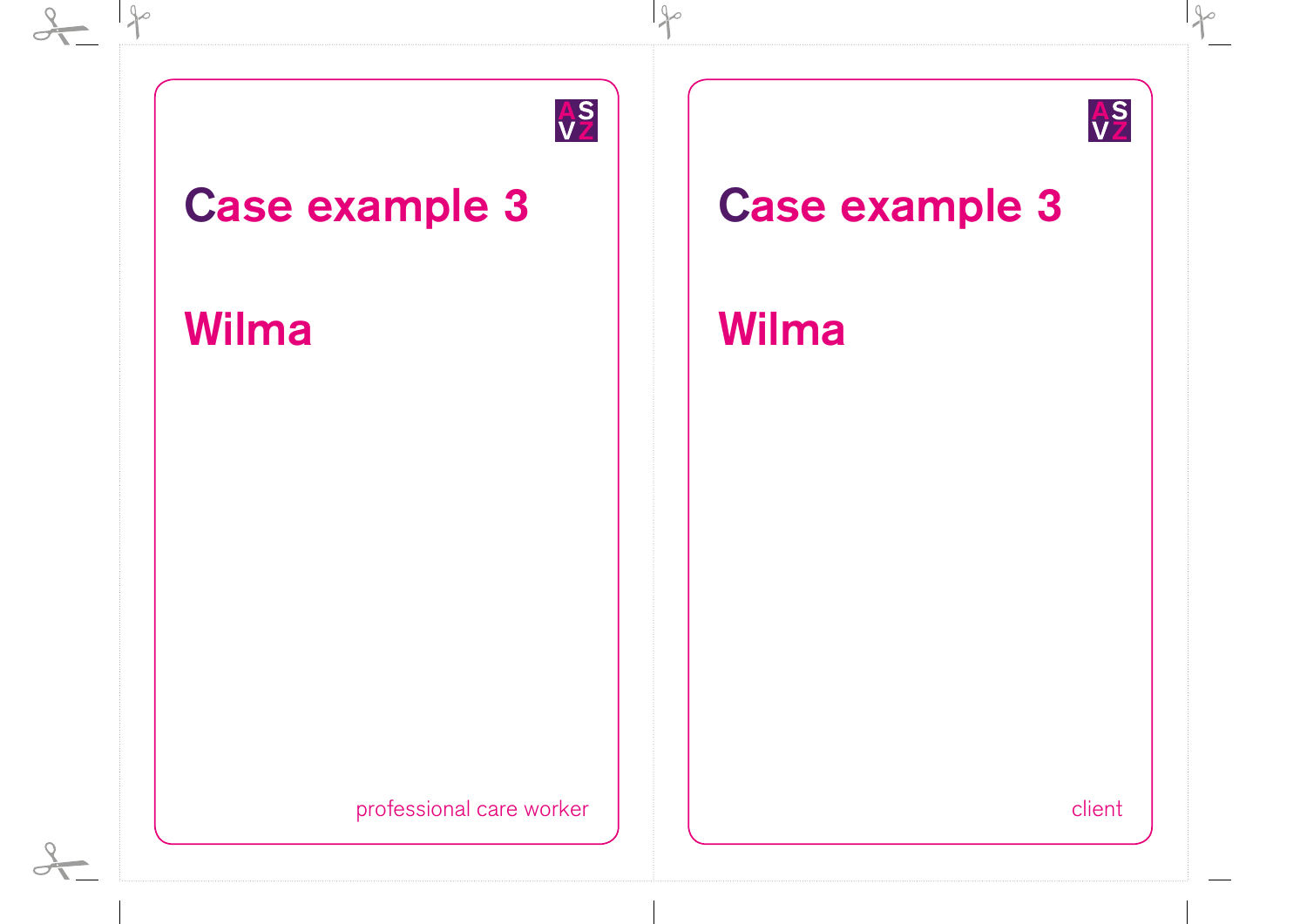

## Wilma

 $\int$ 

#### General description

Wilma is a 28-year-old woman. She has a mild intellectual disability and works in the cafeteria in a community centre. Wilma has one brief relationship after another. She cannot seem to keep a steady relationship for a long time. Wilma can take care of herself reasonably well. However, she has depressive periods. In those times, she does not take very good care of herself. She has a dog and three cats. When you go to Wilma's house, it does not always smell very pleasant. Wilma uses the pill, but she thinks it is making her too fat. That is the reason why she has stopped using it.

#### Role of the client

You are not feeling very well. You have periods when you are somewhat depressive. You are looking for what you should do with your life. All of your friends have a boyfriend or are married. A few of them have children. You would also like to have one. Only, you cannot seem to keep a steady partner. They always leave you. At any rate, you want to have a baby, either with or without a partner.

Maybe that will happen if you stop with the pill...?

### Case example 3



# Wilma

#### General description

Wilma is a 28-year-old woman. She has a mild intellectual disability and works in the cafeteria in a community centre. Wilma has one brief relationship after another. She cannot seem to keep a steady relationship for a long time. Wilma can take care of herself reasonably well. However, she has depressive periods. In those times, she does not take very good care of herself. She has a dog and three cats. When you go to Wilma's house, it does not always smell very pleasant. Wilma uses the pill, but she thinks it is making her too fat. That is the reason why she has stopped using it.

#### Role of the professional care worker

You have an appointment with Wilma today. You are concerned about her. Wilma has told you that she stopped taking the pill. She says that it is making her fat, but you suspect that there is another reason. Try to talk to her and find out what she wants now and in the future.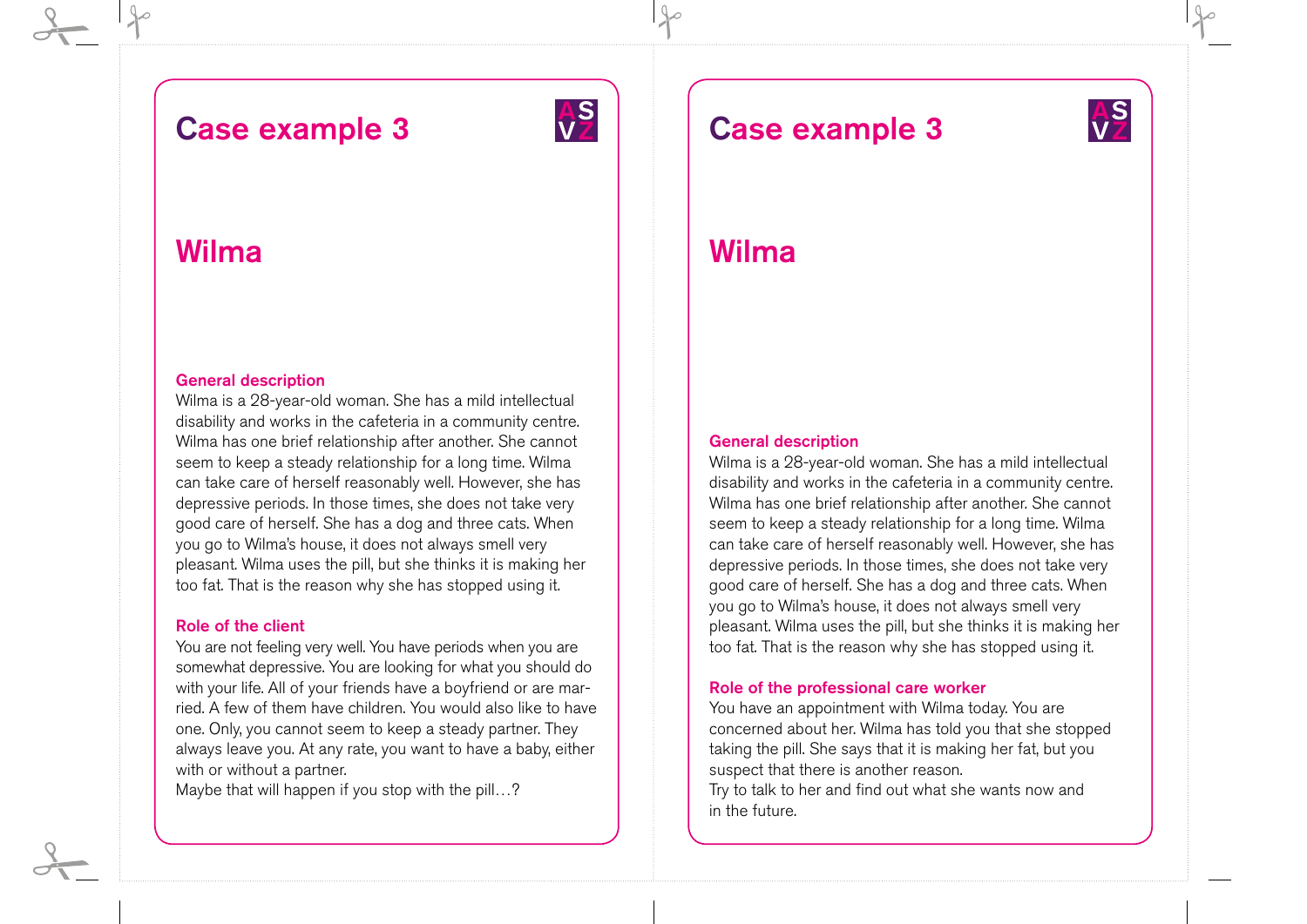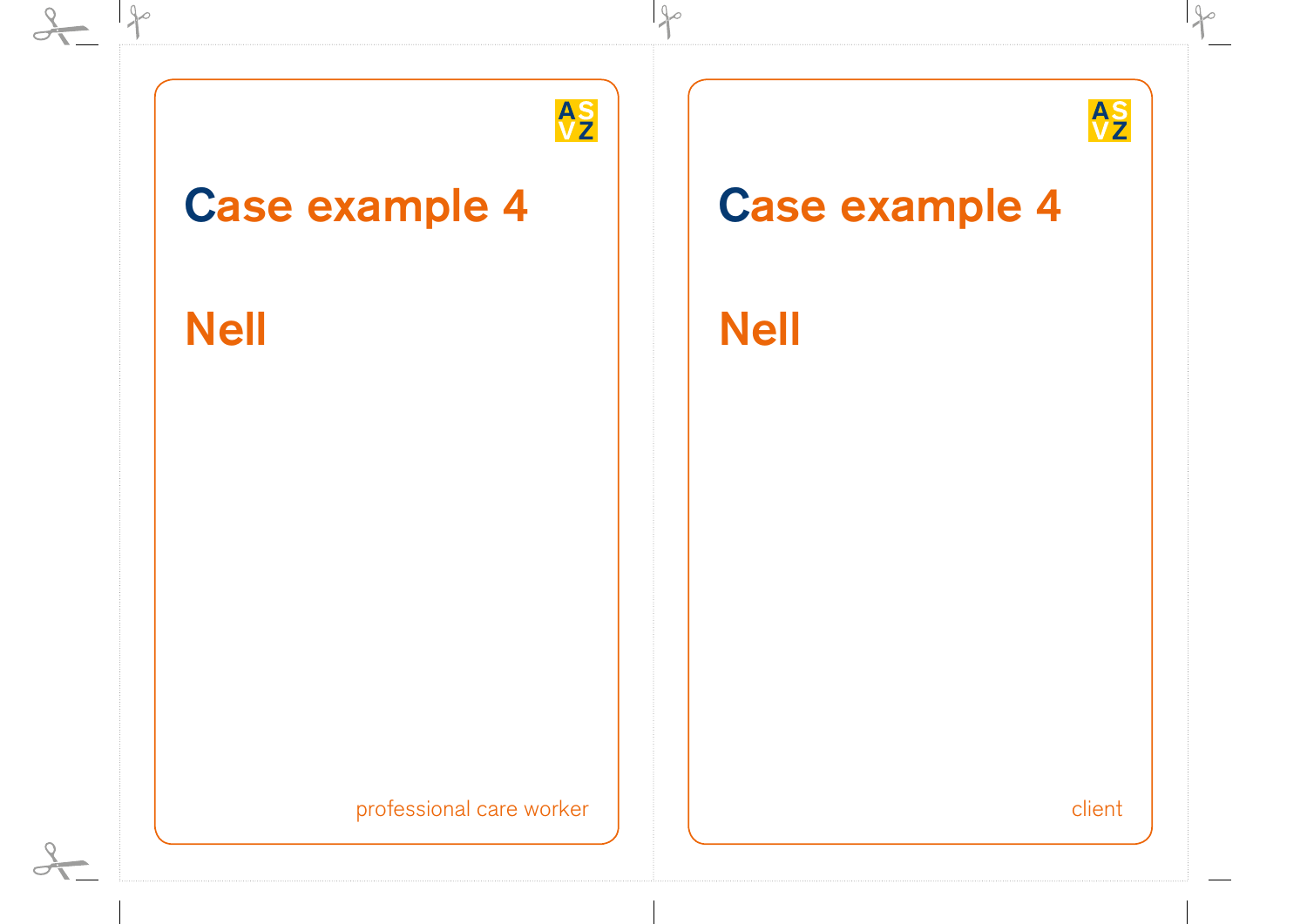

## Nell

 $\rho$ 

### General description

Nell is a 17-year-old girl. She still lives with her parents and has no longer gone to school for a while (special education). Nell is away from the house the whole day, hanging around in the city. The police have knocked on the door a couple of times because she shoplifted.

Nell's mother has little time for her. She has a large family with five children and provides the family with financial support on her own by cleaning houses.

She is now very worried. Recently Nell has not gotten out of bed and does not even go to the city anymore. She is very irritable and often nauseated. Her mother thinks she is pregnant.

#### Role of the client

You have different boyfriends and do not get very close. You have recently had unprotected sex. You have not felt very well for a while. You wonder if you are pregnant. You do not dare tell this to your mother. She would only get incredibly angry. In a little while your professional care worker will arrive. You have not seen her for a long time because you really have not seen much use for her. This time you want to speak with her.

# Case example 4



# Nell

#### General description

Nell is a 17-year-old girl. She still lives with her parents and has no longer gone to school for a while (special education). Nell is away from the house the whole day, hanging around in the city. The police have knocked on the door a couple of times because she shoplifted.

Nell's mother has little time for her. She has a large family with five children and provides the family with financial support on her own by cleaning houses.

She is now very worried. Recently Nell has not gotten out of bed and does not even go to the city anymore. She is very irritable and often nauseated. Her mother thinks she is pregnant.

#### Role of the professional care worker

#### Nell's mother calls you.

She is afraid that her daughter is pregnant. Mother does not dare to have this conversation with her daughter. They would possibly have an argument that gets physical. You have not had any contact with Nell for a long time. Every time you had an appointment, she found an excuse to cancel. Mother says that Nell wants to talk with you now. Have a discussion with Nell.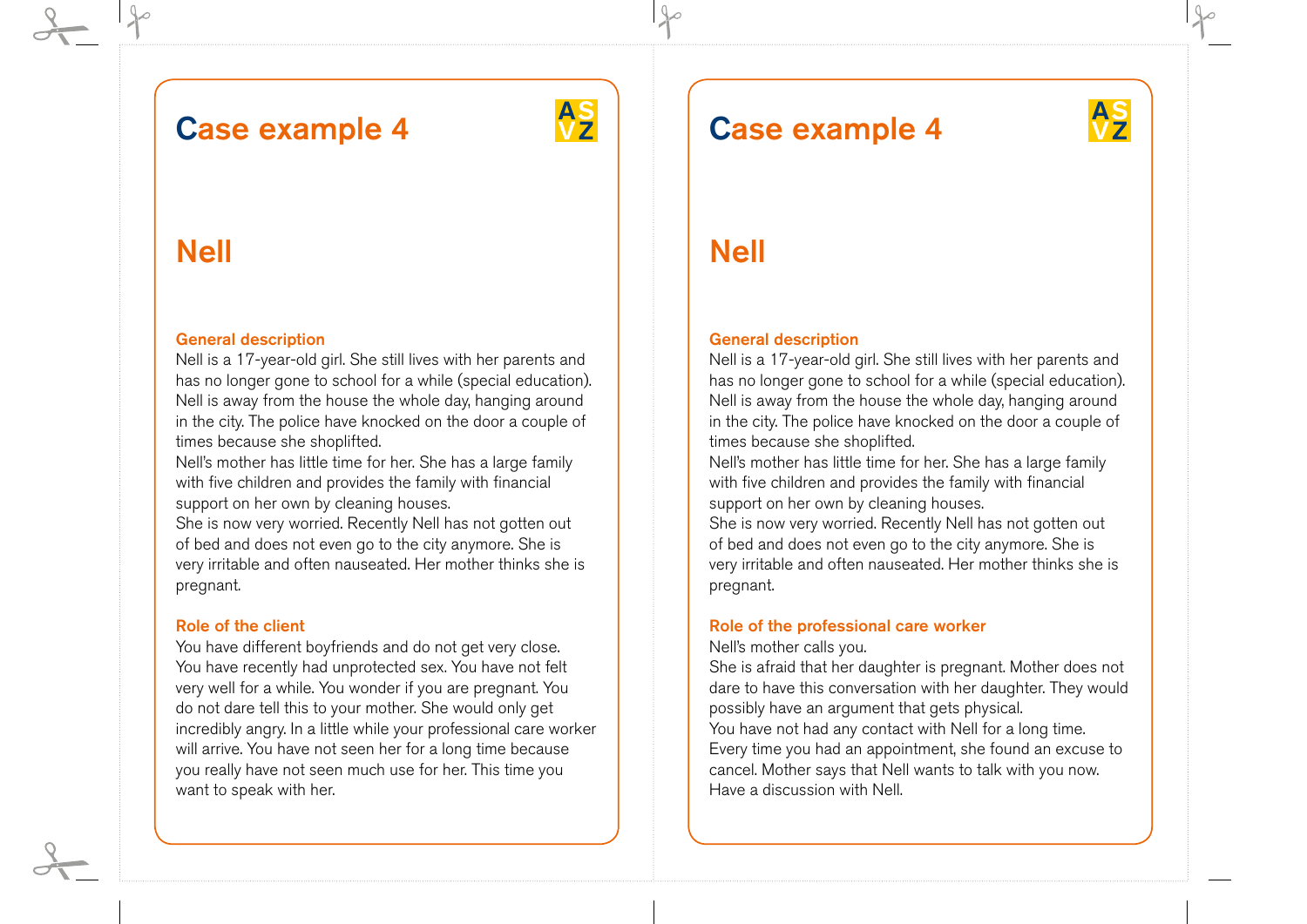

 $\mathbb{Q}_{\infty}$